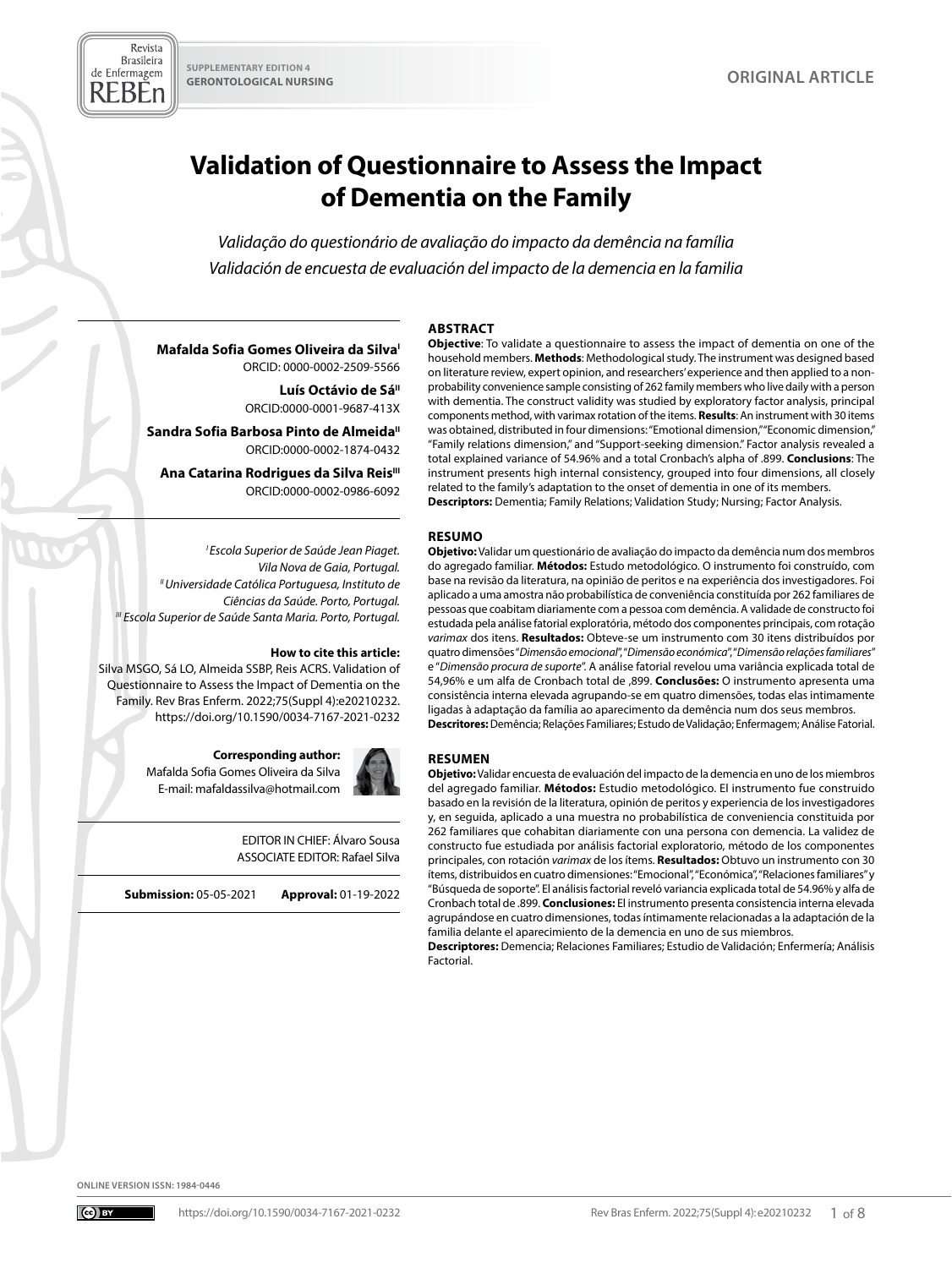# **INTRODUCTION**

According to the Organization for Economic Co-operation and Development (OECD) Report<sup>(1)</sup>, there are about 47.5 million people with dementia worldwide, and this figure could reach 75.6 million by 2030 and 135.5 million by 2050.

The World Health Organization<sup>(2)</sup> reports that Alzheimer's dementia represents about 60% to 70% of cases. Dependence combined with behavioral problems such as delirium, hallucinations, aggressiveness, disinhibition, or other neuropsychiatric symptoms leads to profound changes in family dynamics<sup>(3)</sup>, which makes it necessary to assess the person's needs in order to plan and develop specific and appropriate interventions for each family.

The family is a social construction representing a collective way of acting and thinking, which evolves over time according to the organization and functioning of society<sup>(4)</sup>. It is considered a basic support unit for continuity of care, bearing the responsibility of caring for members who have lost the ability to maintain an independent life.

However, there is a high risk of psychological, physical, and social morbidity among family members, compromising the ability to deal with the sick person when they live in the same house<sup>(5)</sup>. Family transitions, such as the decrease in the number of people in the household, its geographical distribution, and the participation of women in the labor activity, are frequent events in western society, with negative consequences for the family network<sup>(6)</sup>, making this phenomenon very complex.

Lack of capacity to deal with the needs and the overload experienced daily by the family members tend to worsen with the evolution of the condition. That is a worrisome situation due to this caring relationship's objective and subjective impacts.

The reorganization between the caregiver, the ill person, and the family members is essential to identify and maximize the skills and personal resources needed to minimize the consequences of the onset of dementia. The repercussions felt by the different household members can be perceived in diverse ways and in various spheres: physical, psychological, social, economic, and relational dynamics<sup>(7)</sup>.

In this sense, it is essential to implement new forms of assistance that allow the maintenance of the quality of life of the different family members and the ill person to minimize physical and psychological vulnerability<sup>(8)</sup>. However, few studies address the consequences of this disease, the adaptation process, and the use of health resources by the different family members besides the primary caregiver.

Families should be integrated into nursing care planning to identify their needs and thus facilitate the family transition and adaptation process. Care delivery is assumed to be executed by the closest people, from neighbors, friends, and family members, which adds difficulties underlying the new role of caregiver.

The use of assessment instruments in clinical practice allows for a better understanding of the more subjective phenomena arising from the care process and constitutes an added value to support clinical decision-making in nursing<sup>(9)</sup>. Data regarding a situation of vulnerability are generated and provide multidisciplinary teams with improvements in communication processes, with a direct impact on the priority and logistics of care and the dimensionality of time<sup>(10)</sup>. For health professionals to objectively identify the needs on the physical, psychological, and spiritual levels of the sick person and their families, they need assessment tools that provide a more objective, rigorous evaluation and that systematize the provision of care. The interest of a practice supported by instruments focuses on identifying the primary skills and presenting, guiding, and establishing<sup>(10)</sup> the provision of nursing care.

## **OBJECTIVE**

Validate a questionnaire to assess the impact of dementia on a household member.

## **METHODS**

## **Ethical aspects**

The research guaranteed participants' autonomy and right of refusal, at any time and without any prejudice, through telephone contact or e-mail to the investigator. The study principles were assured in the informed consent form, signed by the researcher and the primary caregiver/family member, containing information about the study's nature, duration, methodology, purposes, and risks.

Authorizations were requested and granted, also via e-mail, to the respective authors to use the assessment instruments adopted in this study and to ensure data confidentiality and anonymity, with the respective coding of all information obtained. The clinical oversight of a Psychiatry hospital in the North Region, to formalize the data collection, received a request for compliance with the ethical requirements of the study, and the Ethics Committee granted a favorable opinion.

## **Design, period, and place of study**

That is a methodological study. The dimensions that make up the Questionnaire to Assess the Impact of Dementia on the Family, built and validated by the researchers, were designed based on the literature review<sup>(11)</sup>, which allowed the conceptual framework of the researcher's experience, and on the Delphi study<sup>(12)</sup> carried out in previous stages of a more extensive study.

Data collection occurred between March 2019 to September 2020 with the questionnaire's distribution and application to different household members up to the 4th degree of kinship and, whenever necessary, to fill in, they counted with the support of a reference health professional and/or researcher.

## **Population or sample; criteria of inclusion and exclusion**

The sample was non-probability by convenience, consisting of 262 family members who live daily with a sick person with dementia, including families responsible for a person with a medical diagnosis of dementia living in the home. The study excluded people with dementia institutionalized in residential facilities for older people.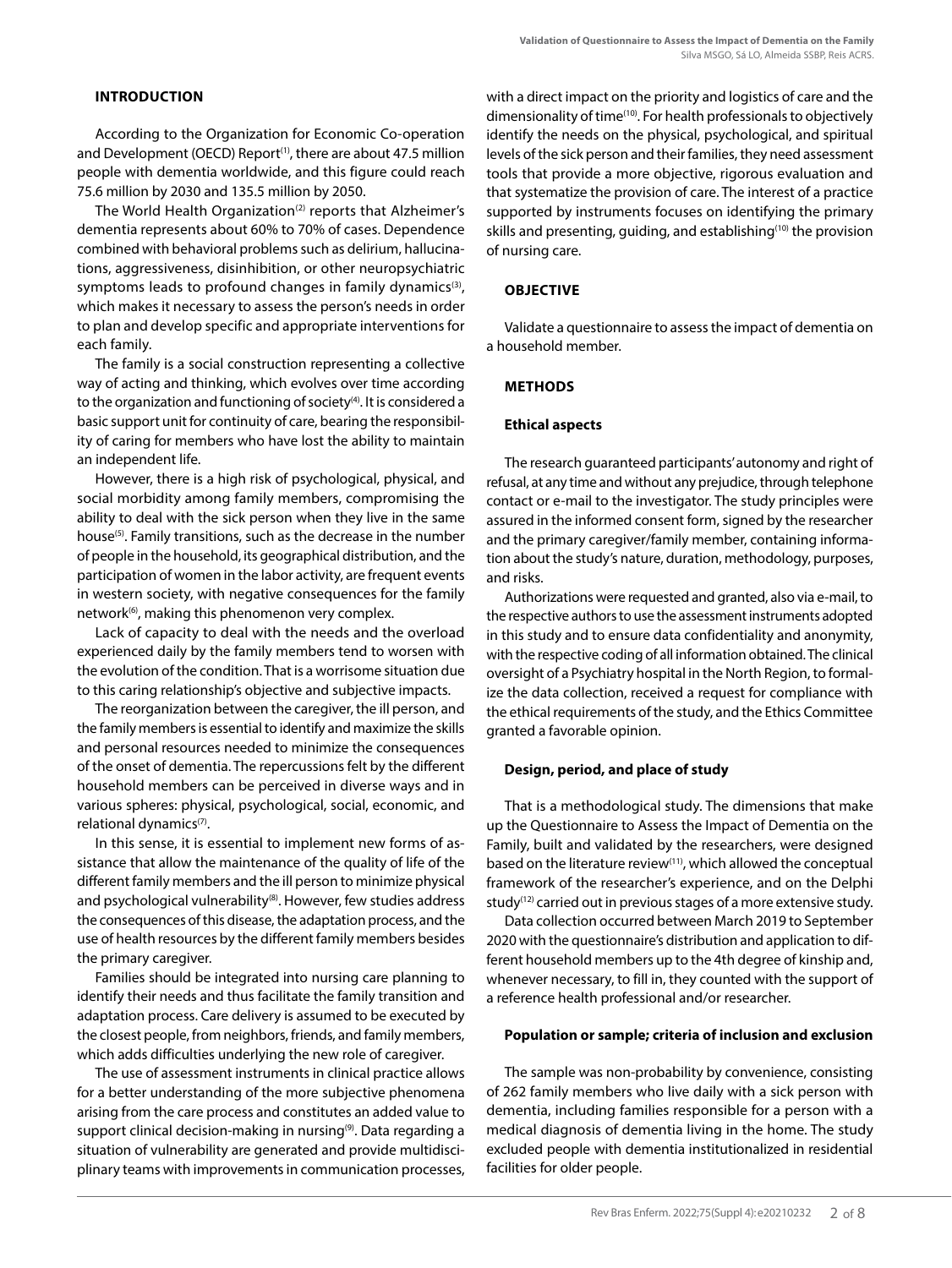# **Study protocol**

In the different Day Care Centers involved, the health professional of reference identified the families that met the inclusion and exclusion criteria and voluntarily agreed to participate in the study. The Questionnaire to assess the impact of dementia on the family was applied to the primary caregiver and family members living with the person with dementia.

# **Analysis of results**

The decision to use parametric and non-parametric statistical tests to analyze the differences in the impact caused by the onset of dementia on different household members was intended to favor the achievement of the study objectives. The first step is to verify the assumptions inherent to the tests; depending on the verification of the assumptions and whenever the necessary conditions for the use of parametric statistics were not met (normal distribution, n less than 30, investigated variable with an ordinal or nominal level of measurement) non-parametric tests are used. To test the construct validity of the instrument, we applied principal component analysis (PCA), with varimax rotation of the items, using the Kaiser-Meyer-Olkin (KMO) test and Bartlett's Test of Sphericity (BTS) as requirements to confirm the adequacy of the sample for factor analysis. For the factor analysis to be credible, the following assumptions were adopted: eigenvalues > 1, exclusion of items whose factor saturation in the dimension was lower than .30, and application of the discontinuity principle<sup>(13)</sup>.

For data treatment, descriptive and inferential statistics were used with the help of the software Statistical Package for the Social Sciences, version 25.

# **RESULTS**

A KMO value of .777 was obtained, and Bartlett's test of sphericity reached a value of 4647.483 (p=.001), which is considered a good level $^{(13)}$ .

Subsequently, exploratory factor analysis was performed to study the principal components. The PCA revealed the presence of four components with eigenvalues greater than 1, which explained 54.96% of the total variance, being factor 1 (Family Relationships) the one with the highest contribution. The items defining a factor were considered when their values (loadings) were equal or greater than .30, with values equal to or greater than .71 being excellent, .63 very good, .55 good, .45 reasonable, and .32 poor. However, we must include the minimum acceptable value in the choice(13). The theoretical design of this instrument was made up of six dimensions: "Economic Dimension," "Emotional Dimension," "Family Relations Dimension," "Information and Health Care Seeking Dimension," "Social Dimension," and "Spiritual Dimension," which forced an analysis along these lines. However, it was observed that the level of reliability decreased, which is why the factor model of four dimensions was chosen: "Family Relationships Dimension," "Emotional Dimension," "Economic Dimension," and "Supportseeking Dimension." The "Information and Health Care Seeking Dimension" was renamed to the "Support-seeking Dimension," taking into consideration the set of items that best characterize it. Based on the factor analysis, 30 items were excluded since they were not sensitive to what we intended to assess and did not obtain saturation in any dimension.

Then, it was created an instrument with 30 items and the internal consistency, evaluated by Cronbach's alpha of .899, was considered good<sup>(13)</sup>. It was verified that this division obtained by factor analysis suggests a construct with rational significance (Table 1). All factors have high factorial loadings.

Factor 1 defines the Family Relations dimension with nine items that best characterize it. They are items 1, 2, 3, 4, 5, 6, 7, 8, and 9, which together explain 19.799% of the total variance. Factor 2 includes ten items that characterize the Emotional dimension, which, by a weighting factor, are distributed as follows: items 10, 11, 12, 13, 14, 15, 16, 17, 18, and 19; together, they explain 16.83% of the total variance. Factor 3 characterizes the Economic dimension and integrates six items that, by weight, are listed as follows: items 20, 21, 22, 23, 24, and 25, which explain 11.388% of the total variance. Finally, factor 5 includes the items of the dimension Support-seeking, which, by weight, are arranged as follows: items 26, 27, 28, 29, and 30, with an explained variance of 7.089%. The instrument's internal consistency coefficients were calculated for each dimension, considering the previously performed PCA. The results will be presented in Table 2.

**Table 1 –** Factor Analysis of the Questionnaire to Assess the Impact of Dementia on the Family

|                                                                           |      | <b>Components</b> |  |                                                            |  |
|---------------------------------------------------------------------------|------|-------------------|--|------------------------------------------------------------|--|
|                                                                           |      |                   |  | <b>Family Relations Emotional Economic Support-seeking</b> |  |
| 1. I easily cope with memory loss.                                        | .728 |                   |  |                                                            |  |
| 2. I deal easily with physical and verbal aggression.                     | .772 |                   |  |                                                            |  |
| 3. I easily cope with mental confusion/disorientation                     | .796 |                   |  |                                                            |  |
| 4. I easily deal with inappropriate sexual behavior.                      | .610 |                   |  |                                                            |  |
| 5. I deal easily with evading behaviors.                                  | .755 |                   |  |                                                            |  |
| 6. I easily cope with neglectful self-care behaviors.                     | .781 |                   |  |                                                            |  |
| 7.1 deal easily with impulsive behavior.                                  | .805 |                   |  |                                                            |  |
| 8. I easily cope with changes in pacing.                                  | .726 |                   |  |                                                            |  |
| 9.1 deal easily with frustration behavior.                                | .683 |                   |  |                                                            |  |
| 10. I feel exhausted due to the daily contact with the sick person.       |      | .576              |  |                                                            |  |
| 11. I feel irritated constantly.                                          |      | .685              |  |                                                            |  |
| 12. I have frequent insomnia.                                             |      | .716              |  |                                                            |  |
| 13. I have trouble concentrating.                                         |      | .774              |  |                                                            |  |
| 14. I wonder if he/she understands what is going on.                      |      | .497              |  |                                                            |  |
| 15. I think a lot about the time I spent with the person without illness. |      | .578              |  |                                                            |  |
|                                                                           |      |                   |  | To be continued                                            |  |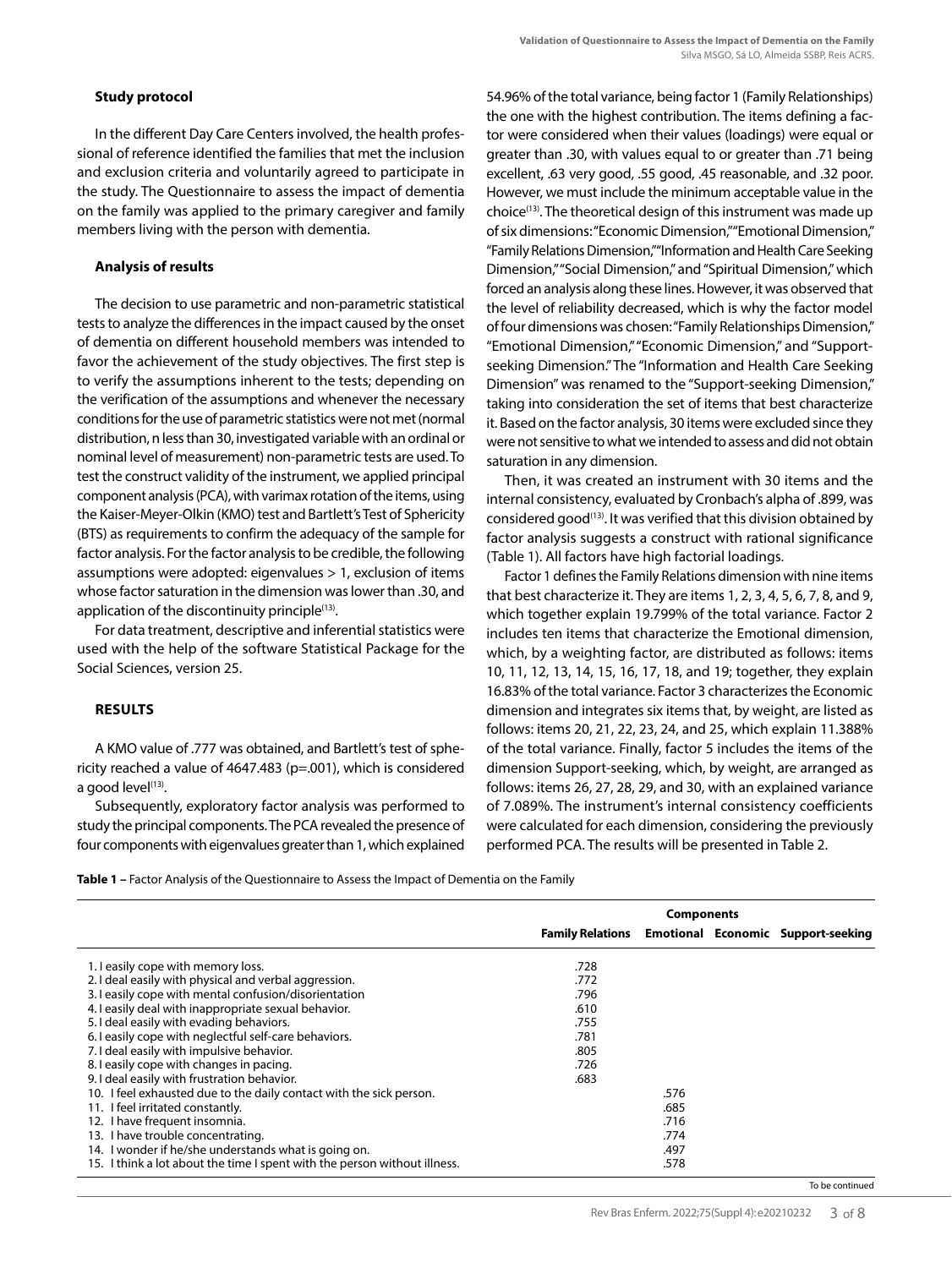Table 1 (concluded)

|                                                                                                                                                                                         | <b>Components</b>       |       |        |                                           |
|-----------------------------------------------------------------------------------------------------------------------------------------------------------------------------------------|-------------------------|-------|--------|-------------------------------------------|
|                                                                                                                                                                                         | <b>Family Relations</b> |       |        | <b>Emotional Economic Support-seeking</b> |
| 16. I feel lonely.                                                                                                                                                                      |                         | .788  |        |                                           |
| 17. I feel sad.                                                                                                                                                                         |                         | .747  |        |                                           |
| 18. I have feelings of anger and frustration.                                                                                                                                           |                         | .597  |        |                                           |
| 19. I wonder about the meaning of companionship.                                                                                                                                        |                         | .428  |        |                                           |
| 20. I consider that there was a reduction in the family income.                                                                                                                         |                         |       | .700   |                                           |
| 21. I consider that there was an increase in the medication expenses.                                                                                                                   |                         |       | .745   |                                           |
| 22. I consider that there was an increase in expenses with the hiring of health<br>professionals for care at home.                                                                      |                         |       | .800   |                                           |
| 23. I consider that there was an increase in the expenses with clinical equipment.                                                                                                      |                         |       | .846   |                                           |
| 24. I believe that there was an increase in travel expenses (treatments,                                                                                                                |                         |       | .824   |                                           |
| consultations, and others).<br>25. The disease caused an increase in the expenses with structural alterations in<br>the residence (renovations in the bathroom, bedroom, among others). |                         |       | .762   |                                           |
| 26. I feel that I have abandoned some of my personal projects.                                                                                                                          |                         |       |        | .518                                      |
| 27. I feel that I have abandoned some of my professional projects.                                                                                                                      |                         |       |        | .530                                      |
| 28. I turn to doctors as the main information resources.                                                                                                                                |                         |       |        | .700                                      |
| 29. I turn to nurses as the main information resources.                                                                                                                                 |                         |       |        | .841                                      |
| 30. The Internet is the main source of information Luse.                                                                                                                                |                         |       |        | .460                                      |
| Variance explained by each factor (%)                                                                                                                                                   | 19.799                  | 16.83 | 11.388 | 7.089                                     |

By the analysis of Table 2, we notice the presence of significant values of the degree of reliability (>.60), being that the Dimension "Support-seeking" presents a lower value (.678) but is adequate.

Theoretically, the "Family Relations" dimension included eight items, but after testing the PCA, it now includes nine items. The

analysis results of internal consistency of the nine items, with the correlations of each item with the total of its fitting subscale (corrected coefficient) and the alpha value of each dimension if that same item were excluded. We also integrated the mean and standard deviation for each item.

**Table 2 –** Internal consistency coefficients for each dimension in family members of people with dementia

| <b>Dimension</b>                     | <b>Items</b>                                                                               | M    | <b>SD</b> | <b>Corrected</b><br>item-total<br>correlation | <b>Cronbach's</b><br>alpha if item<br>deleted |
|--------------------------------------|--------------------------------------------------------------------------------------------|------|-----------|-----------------------------------------------|-----------------------------------------------|
|                                      | I easily deal with physical and verbal aggression.                                         | 1.40 | .925      | .715                                          | .884                                          |
|                                      | I easily cope with mental confusion/disorientation.                                        | 1.58 | .875      | .736                                          | .883                                          |
|                                      | I easily cope with memory loss.                                                            | 1.60 | .873      | .645                                          | .890                                          |
|                                      | I easily deal with inappropriate sexual behavior.                                          | 1.21 | .972      | .557                                          | .897                                          |
| <b>Family Relations</b>              | I easily deal with evasion behavior.                                                       | 1.30 | .905      | .681                                          | .887                                          |
|                                      | I easily deal with neglectful self-care behaviors.                                         | 1.36 | .882      | .722                                          | .884                                          |
|                                      | I deal easily with impulsive behavior.                                                     | 1.52 | .934      | .731                                          | .883                                          |
|                                      | I handle pacing changes easily.                                                            | 1.58 | .992      | .642                                          | .890                                          |
|                                      | I deal easily with frustration behavior.                                                   | 1.72 | .917      | .580                                          | .895                                          |
| Cronbach's alpha of<br>the dimension | .899                                                                                       |      |           |                                               |                                               |
|                                      | I think a lot about the time I spent with the person without the disease.                  | 1.75 | .984      | .519                                          | .835                                          |
|                                      | I have frequent insomnia.                                                                  | 1.54 | .921      | .624                                          | .825                                          |
|                                      | I wonder if he/she understands what is going on.                                           | 1.86 | .915      | .452                                          | .840                                          |
|                                      | I feel lonely.                                                                             | 1.49 | .995      | .713                                          | .816                                          |
|                                      | I feel irritated constantly.                                                               | 1.70 | .842      | .604                                          | .828                                          |
| Emotional                            | I have trouble concentrating.                                                              | 1.47 | .904      | .664                                          | .822                                          |
|                                      | I feel exhausted due to the daily contact with the sick person.                            | 1.89 | .832      | .487                                          | .837                                          |
|                                      | I feel sad.                                                                                | 1.33 | 1.031     | .633                                          | .824                                          |
|                                      | I have feelings of anger and frustration.                                                  | 1.33 | .995      | .462                                          | .840                                          |
|                                      | I wonder about the meaning of companionship.                                               | 1.22 | .998      | .325                                          | .853                                          |
|                                      |                                                                                            |      |           |                                               |                                               |
| Cronbach's alpha of<br>the dimension | .846                                                                                       |      |           |                                               |                                               |
|                                      | I consider that there has been a reduction in family income.                               | 1.94 | .910      | .659                                          | .865                                          |
|                                      | I consider that there has been an increase in the expenses for the medication.             | 2.01 | .934      | .667                                          | .864                                          |
|                                      | I consider that there has been an increase in expenses for hiring health professionals for |      |           |                                               |                                               |
| Economic                             | care at home.                                                                              | 1.55 | 1.109     | .701                                          | .859                                          |
|                                      | I consider that there has been an increase in spending on clinical equipment.              | 1.44 | 1.087     | .742                                          | .851                                          |
|                                      | I consider that there was an increase in travel expenses.                                  | 1.85 | .955      | .752                                          | .850                                          |
|                                      | The disease caused increased spending on structural changes in the residence.              | 1.54 | 1.025     | .628                                          | .870                                          |
|                                      |                                                                                            |      |           |                                               |                                               |
| Cronbach's alpha of<br>the dimension | .881                                                                                       |      |           |                                               |                                               |

To be continued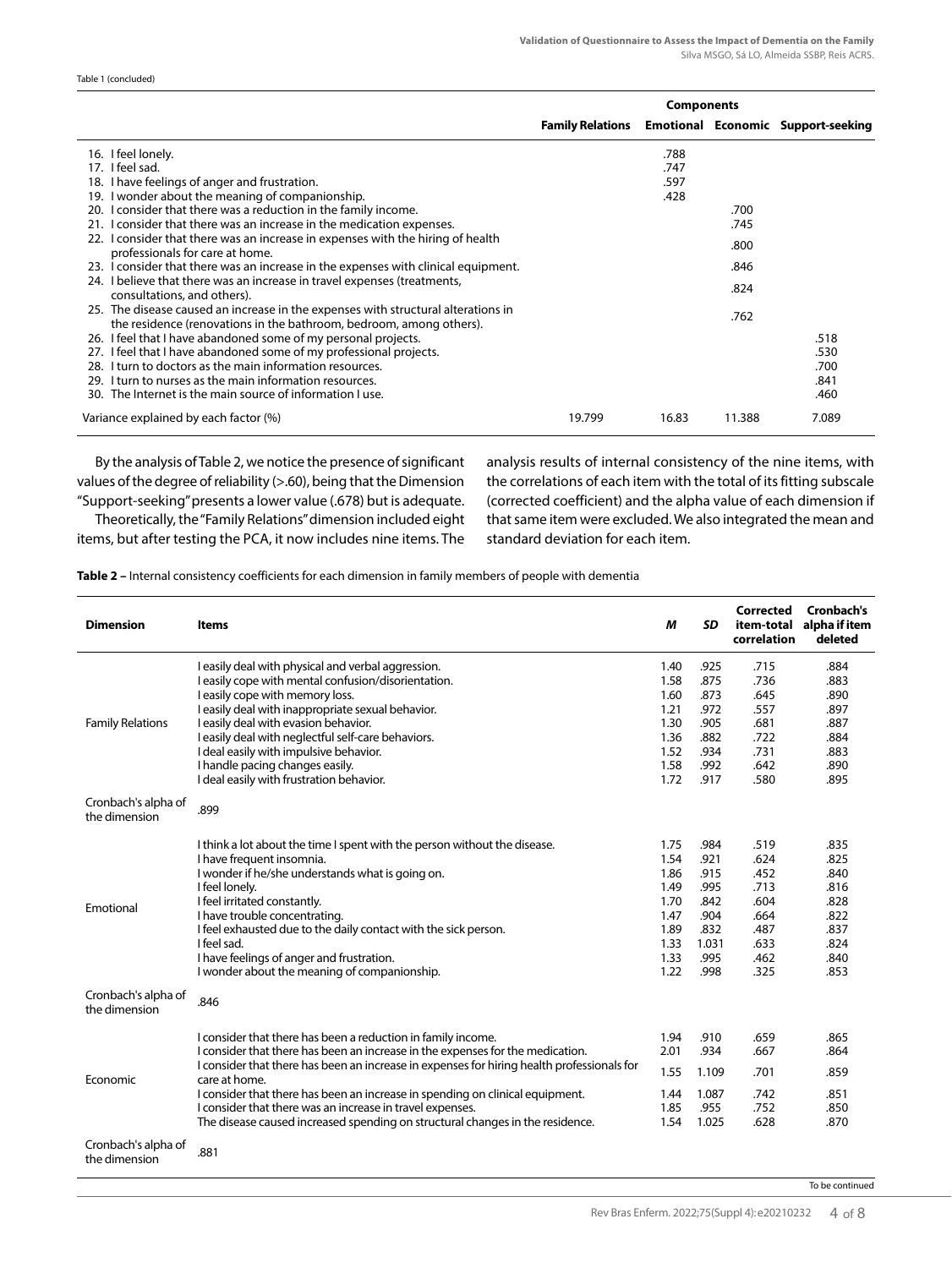| <b>Dimension</b>                     | <b>Items</b>                                              | М    | SD.   | Corrected<br>item-total<br>correlation | Cronbach's<br>alpha if item<br>deleted |
|--------------------------------------|-----------------------------------------------------------|------|-------|----------------------------------------|----------------------------------------|
| Support-seeking                      | I feel I have abandoned some of my personal projects.     | 1.93 | 1.089 | .540                                   | .576                                   |
|                                      | I feel I have abandoned some of my professional projects. | 1.65 | 1.117 | .580                                   | .555                                   |
|                                      | I turn to doctors as the main information resource.       | 1.62 | 1.038 | .288                                   | .686                                   |
|                                      | I turn to nurses as my main information resources.        | 1.75 | .971  | .557                                   | .576                                   |
|                                      | The Internet is the main source of information I use.     | 1.71 | 1.145 | .240                                   | .714                                   |
| Cronbach's alpha of<br>the dimension | .678                                                      |      |       |                                        |                                        |

For the set of nine items in the "Family Relations" Dimension, the internal consistency coefficients ranged from .883 to .895. Based on these results, the conclusion was that these nine items contribute significantly to assessing the impact of dementia on family relations. No items were eliminated at this stage. The overall alpha of the subscale is .899, which gives it good internal consistency since it is higher than the values considered critical and required for this type of scale (alpha= .70).

In the "Emotional" dimension, the internal consistency values for the set of ten items ranged from .816 to .853. These results indicate that these ten items contribute significantly to assessing the impact of dementia in the "Emotional" dimension. Considering previous literature on variables that may influence caregiving, such as burden, spirituality, social support, degree of dependence, among others<sup>(14)</sup>, we believed that the spiritual dimension would present itself as an essential coping tool throughout the caregiving process. However, item 68 ("I wonder about the meaning of companionship") was integrated into the "Emotional Dimension" since it achieved more saturation in this dimension. The overall Cronbach's alpha of the subscale is .846, which gives it good internal consistency.

In the "Economic" Dimension, the internal consistency values for the set of six items ranged from .850 to .870, expressing a significant contribution to evaluating the economic impact of dementia on the family. No items were eliminated at this stage. The overall alpha of the subscale is .881, which gives it good internal consistency since it is higher than the values considered critical and required for this type of scale (alpha= .70).

In the "Support-seeking" Dimension, the internal consistency values for the set of five items ranged from .555 to .714. This result demonstrates that these items contribute significantly to assessing the need for support-seeking in families taking care of someone with dementia. No items were eliminated at this stage. The overall alpha of the subscale is .678, which gives it adequate internal consistency since it is close to the values considered critical and required for this type of scale (alpha= .70).

# **DISCUSSION**

Table 2 (concluded)

Considering the PCA, it was possible to identify "Family relations," "Emotional," "Economic," and "Support-seeking" dimensions after the exclusion of 38 items from the instrument. We tested the item's internal consistency for the discovered dimensions through the Cronbach's alpha of each one, which allowed us to assess their adequacy and psychometric quality. That is a relevant aspect when the intention is to measure a specific latent phenomenon.

Based on the dimensions "Family relations," "Emotional," "Economic," and "Support-seeking," significant values of reliability (>.60) were found to be present, with the dimension "Support-seeking" showing a lower value (.678), although adequate. The Questionnaire presented good validity and reliability indicators, confirmed by the results of the exploratory factor analysis, through principal components, the validity of the discriminant convergent of α.

Regarding the "Family Relations," "Support-seeking," and "Economic" dimensions, the literature points out that different family members, when faced with the onset of an illness in one of their relatives, use different coping strategies to adapt to the changes resulting from the situation.

Study(15) shows that the most used strategies when a chronic illness arises are: reframing, that is, the ability to redefine the stressful events to adopt a more positive view of the situation and to restructure one's functions and roles; passive evaluation, that is, the family's acceptance of the stressful events; and obtaining social support, amplifying the ability to obtain support from friends, neighbors or family.

According to authors<sup>(16)</sup>, caregivers show feelings of fear and uncertainty when facing the possibility of integrating a person with dementia into an institution, which expresses the importance of new strategies that empower the informal caregiver for the different daily needs and that contribute to the maintenance of the ill person in the community. This study also reinforces the importance of training, experience sharing, social resources, and specialized services focused on the ill person and caregivers. An adequate level of literacy is known to contribute to more positive health outcomes and more appropriate use of existing health services/resources<sup>(16)</sup>. Conversely, lower literacy levels are associated with more hospitalizations, poor adherence to treatment regimens, and increased mortality<sup>(16)</sup>.

Thus, there is an urgent need for healthcare professionals to understand how families cope with and adjust to the onset of dementia to improve the support, training, and skills of informal caregivers. These measures should be part of daily health care and social support routine.

From a cultural point of view, the family is responsible for providing care to the ill person in Portugal. Informal caregivers should be seen either as partners or customers throughout the care process. As customers, they need regular care, and, as partners, they take action as informal caregivers, who should receive training to provide the best care, also acting as agents in the readaptation and reintegration processes of people with dementia<sup>(17)</sup>.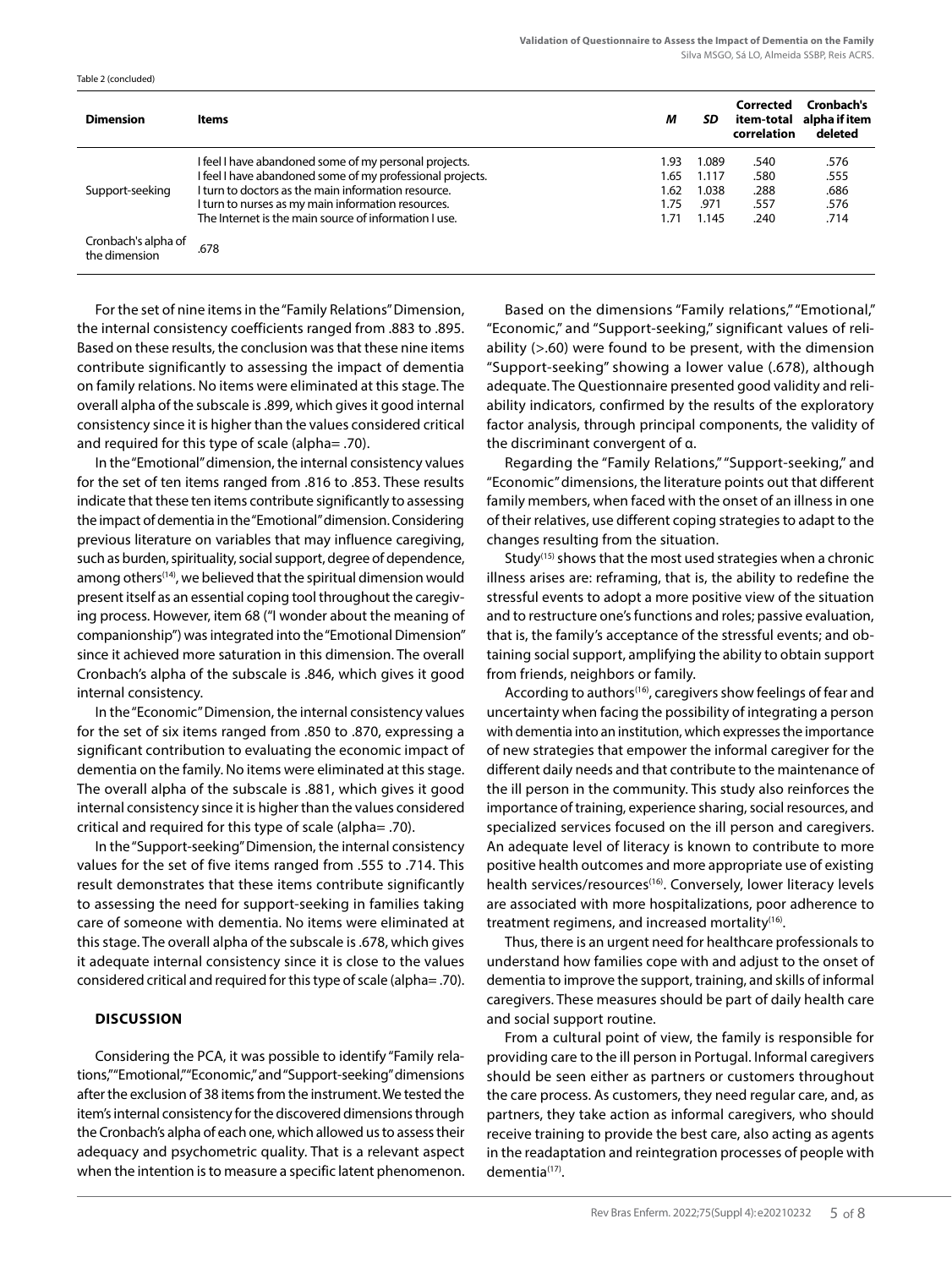Dementia is a public health problem with a multifactorial origin, resulting in high costs to society and the family. For this reason, one of the most impacted dimensions is the "Economic," in line with the results of other studies<sup>(18-19)</sup>, which also highlighted the economic problems as one of the significant challenges for informal caregivers.

Research<sup>(20)</sup> found that caring for a family member with dementia directly impacts family caregivers since they accompany the aging process. In the results of this study, we can see that the more significant the emotional impact, the greater the burden. The same is true regarding the economic impact felt by the caregiver, which increases not only the perception of burden but also the need to look for support.

Authors<sup>(21)</sup> have concluded that the cost of a residential care stay for a person with dementia can be more expensive, about 1.2 times more than for people without dementia. More subjective aspects such as the close relationship, the unavailability of the caregiver, and family issues for the continuity of care needed at home are more relevant than the functional capacity of the ill person itself(20). In this sense, the proximity relations established between specialized services and caregivers and the economic support can promote or prolong the permanence of people with dementia in their homes.

The onset of these diseases has implications for the life of the sick person and their entire social support network<sup>(21)</sup>. A study<sup>(22)</sup> alerted to the social repercussions on the health and well-being of formal and informal caregivers. The development of the caring process goes through the experiences of the family caregiver, the family reality, and the orientations provided by multidisciplinary teams and support groups<sup>(23)</sup>. In the family members of this study, it was possible to observe that the more significant the impact of family relationships, the greater the need to search for social support. Likewise, when the emotional impact is more significant, the need to seek support and the impact of the "Economic" dimension becomes greater.

In the social domain, the care provided to people with dementia is related to increased family conflicts, diminished support, and social interaction $(17)$ . A study $(18)$  reinforces the importance of informational/integration support, psychosocial care, and articulation with organizations for a more effective readaptation to the new reality and needs reduction.

In this aspect, this study's results are similar to another $(24)$ , which verified the possibility that the provision of daily care to the person with dementia may trigger physical, psychological, social, and financial problems, in addition to significant family changes. It was observed that the higher the level of dependence, the more significant the impact of caregiving on caregivers and family members of the person with dementia. It was also verified that, in family members, when the degree of the dysfunctionality of the person with dementia is higher, the greater the impact on the family relations dimension. It is noteworthy that, according to the degree of dependence of the person with dementia, different responses are required in the social/assistance and health spheres and legal protection measures that regulate and ensure the rights of the person cared for and the caregiver.

Thus, caregivers should have access and knowledge of the network of services/access mechanisms available in the community that provide the development/acquisition of caregiver skills, which are essential in providing quality care. The challenges arising from the action of caring modify the family dynamics and increase the caregiver's burden<sup>(25)</sup>. Family caregivers experience several types of physical, psychological, emotional, social, and financial overload, which tend to worsen with the lack of daily resources necessities, especially in household aid for hygiene or food care<sup>(6)</sup>. Some can experience this situation with affection, spirituality, and family members' support<sup>(25)</sup>. The caregiver's feelings of stress or overload are influenced by multiple factors such as the type of disease and the older person's degree of dependence<sup>(26)</sup>.

It is estimated that about 40% of caregivers worldwide experience a burden, primarily women who care for their parents, spouses, or children<sup>(27)</sup>. In this same study, Portugal was one of the countries evaluated with resources in a sample of 3849, presenting a response rate of 57.3%, identifying 15% of caregivers. As expected, the financial burden is lower in this group (15.1%) than in another identified in underdeveloped countries (44.1%). No significant changes were found in the dimensions of burden evaluated, such as emotional, time, and embarrassment.

Research<sup>(28)</sup> shows that daily measures can mitigate stress, such as meditation, yoga practices, religiosity, and a positive relationship between family and caregiver. It is expected that the provision of care results in economic hardship<sup>(29)</sup>. In this study, this dimension also appeared in practice, associated with the provision of caretaking to caregivers and relatives of the person with dementia.

## **Study limitations**

The study showed exciting results but had some limitations. Although the instrument helps assess the impact of the onset of dementia on the family, it should be applied to a larger sample of family members who live daily with the ill person in order to provide a better understanding of these repercussions, as well as to assist in the planning and execution of nursing care provided to the different family members.

## **Contributions to the field of Nursing**

With this study, we hope to have contributed to the continuity of scientific research in this field by adopting appropriate and experimental methodologies that allow health professionals to define better and systematically assess the strategies developed with the different family members. Assessment tools are an added value for identifying needs, formulating diagnoses, and implementing nursing interventions targeted at the different family members.

# **CONCLUSIONS**

The Questionnaire allows us to assess the impact caused by dementia on the family. The result of the data's factor analysis was an instrument with 30 items, divided into four dimensions: "Family relations," "Emotional," "Economic," and "Support-seeking."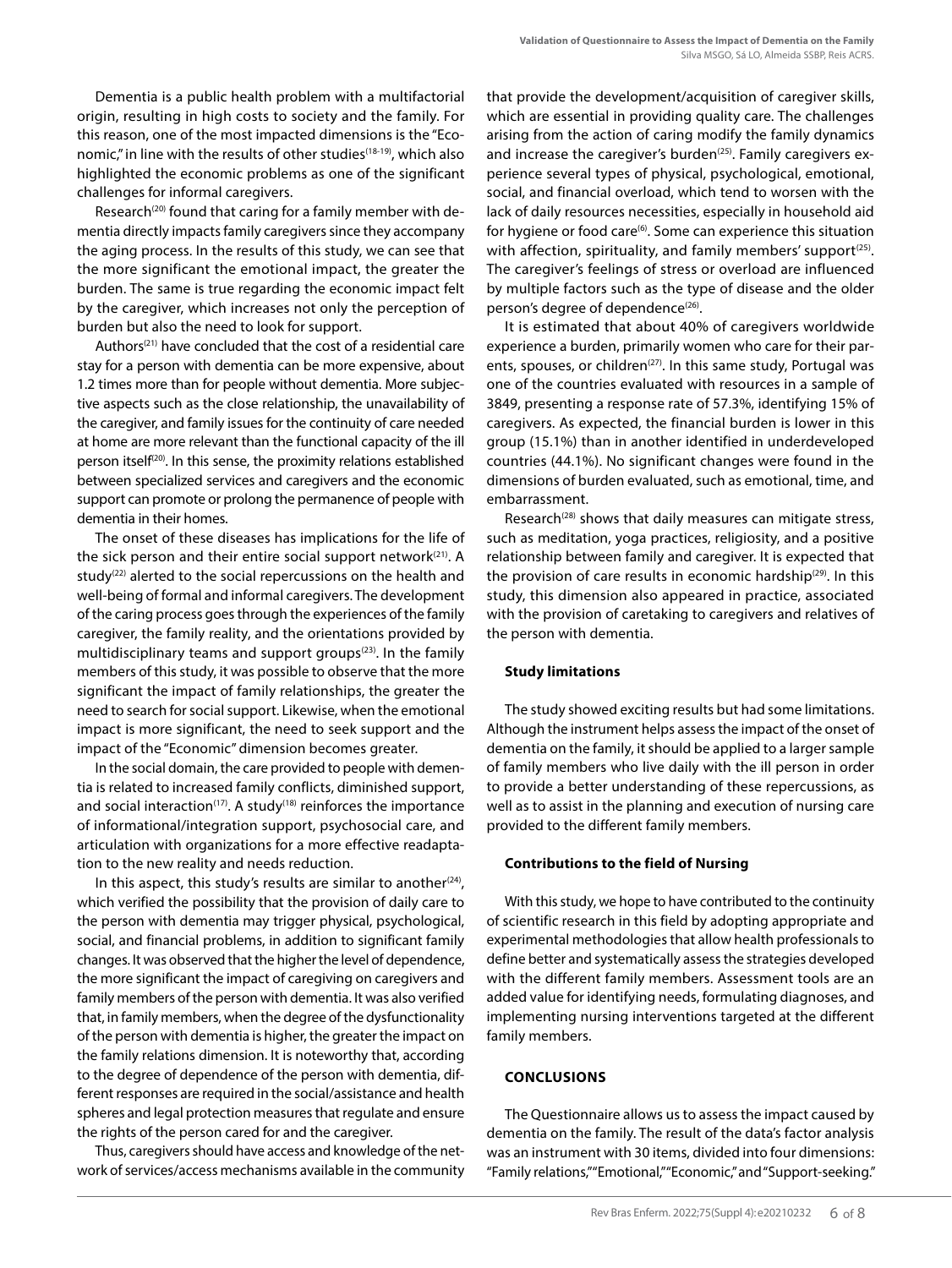The instrument has a good level of validity and reliability, with alpha values higher than .70 overall, except in the "Supportseeking dimension." It is a valid and reliable instrument to assess the impact of the onset of dementia in the family.

Furthermore, it is a vital tool to help nurses in elaborating nursing diagnoses and implementing more adequate programs and strategies that aim to minimize the needs of the different members of the household and the sick person, thus improving the quality of life for all.

#### **SUPPLEMENTARY MATERIAL**

Silva M, Sá L, Marques G. The impact of neurocognitive disorder in the family: a scoping review. Rev Paul Enferm. 2019 Ag 30(4): 1-14. doi:10.33159/25959484./

Silva M, Sá L. Content validation of an instrument to assess the impact of neurocognitive disorders in the family. Revista de Enfermagem Referência. 2020 Mai; 5(2): 1-8. doi: 10.12707/ RIV19074.

# **REFERENCES**

- 1. Organisation for Economic Cooperation and Development (OCDE). Health at a Glance 2019: OECD Indicators, OECD Publishing, Paris; 2019. https://doi.org/10.1787/4dd50c09-en
- 2. World Health Organization. Global action plan on the public health response to dementia 2017-2025 [Internet]. Geneva: World Health Organization; 2017[cited 2020 Jul 25]. Available from: https://apps.who.int/iris/bitstream/handle/10665/259615/9789241513487-eng. pdf?sequence=1
- 3. Storti LB, Quintino DT, Michelato NS, Kusumota L, Marques S. Neuropsychiatric symptoms of the elderly with Alzheimer's disease and the family caregivers' distress. Rev Latino-Am Enfermagem. 2016;24:e2751. https://doi.org/10.1590/1518-8345.0580.2751
- 4. Ferreira M, Pereira C, Rodrigues MJ, Paiva M, Figueiredo MH. Ganhos em saúde familiar sensíveis ao modelo dinâmico de avaliação/ intervenção familiar. Rev Investig Inov Saúde. 2020;3(2):7-20. https://doi.org/10.37914/riis.v3i2.84
- 5. Martins T, Araújo MF, Peixoto MJ, Machado PP. A Pessoa Dependente & O Familiar Cuidador. In: Peixoto MJ, Machado PP. A sobrecarga e o stress do cuidador. Enfermagem. Porto; 2016: 93-111.
- 6. Nascimento HG, Figueiredo AEB. Demência, familiares cuidadores e serviços de saúde: o cuidado de si e do outro. Ciênc Saúde Colet. 2019;24(4):1381-92. https://doi.org/10.1590/1413-81232018244.01212019
- 7. Figueiredo M, Martins M. Avaliação Familiar: Do Modelo de Calgary de Avaliação da Família aos focos da prática de enfermagem. Ciên Cuid Saúde. 2013;9(3):552-9. https://doi.org/10.4025/ciencuidsaude.v9i3.12559
- 8. Leite BS, Camacho ACLF, Joaquim FL, Gurgel JL, Lima TR, Queiroz RS. Vulnerability of caregivers of the elderly with dementia: a crosssectional descriptive study. Rev Bras Enferm. 2017;70(4):682-8. https://doi.org/10.1590/0034-7167-2016-0579
- 9. Pereira R, Guerra A, Cardoso M, Santos A, Figueiredo M, Carneiro A. Validação da versão portuguesa do Questionário de Eficácia Clínica e Prática Baseada em Evidências. Rev. Latino-Am. Enfermagem. 2015;23(2):345-51. https://doi.org/10.1590/0104-1169.0367.2561
- 10. Gardona RGB, Barbosa DA. The importance of clinical practice supported by health assessment tools. Rev Bras Enferm. 2018;71(4):1815-6. https://doi.org/10.1590/0034-7167-2018710401
- 11. Silva M, Sá L, Marques G. O impacto do transtorno neurocognitivo na família: scoping review. Rev Paul Enferm. 2019;30(4):1-14. https://doi. org/10.33159/25959484
- 12. Silva M, Sá L. Validação de conteúdo de um instrumento de avaliação do impacto do transtorno neurocognitivo na família. Rev Enferm Referência. 2020;5(2):1-8. https://doi.org/10.12707/RIV19074
- 13. Scarparo AF, Laus AM, Azevedo ALCS, Freitas MRI, Gabriel CS, Chaves LDP. Reflections on the use of Delphi technique in research in nursing. Rev Rene [Internet]. 2012 [cited 2020 Jul 25];13(1):242-51. Available from: http://www.periodicos.ufc.br/index.php/rene/article/view/3804
- 14. Vilelas J. Investigação: O Processo de Construção do Conhecimento. Edições Sílabo (2ª edição). 2017. 146 p.
- 15. Figueiredo MH, Gonçalves E, Marques E, Vitor C, Murteiro A, Lebreiro M, et al. Estratégias de coping na família da pessoa portadora de esclerose múltipla. Sup Dig Rev ROL Enferm. 2020;43(1):124-8. Available from: https://comum.rcaap.pt/ bitstream/10400.26/31405/1/124-128.pdf
- 16. Vaz IDT. A literacia em saúde dos cuidadores formais e informais[Dissertação]. Escola Superior de Saúde do Instituto Politécnico do Porto; 2020.
- 17. Roldão LIF. Espiritualidade e bem-estar subjetivo em familiares cuidadores de idosos com dependência física [Dissertação] [Internet]. Universidade Católica Portuguesa: Lisboa; 2015[cited 2020 Jul 25]. Available from: https://repositorio.ucp.pt/handle/10400.14/18058
- 18. Carvalho A, Araújo LJ, Veríssimo, MT. Quando os cuidados continuados chegam ao fim: perspectivas de cuidadores informais sobre o momento da alta. Rev Enferm Referência. 2019;4(22):107-16. https://doi.org/10.12707/RIV19023
- 19. Carvalho AFL. Internamento na Rede de Cuidados Continuados e o destino pós alta: importância da capacidade funcional do utente e as dificuldades do cuidador/família [Dissertação]. Faculdade de Medicina da Universidade de Coimbra; 2016. Available from: https://eg.uc.pt/ bitstream/10316/41231/1/Ana%20Filipa%20Lopes%20Carvalho\_tese\_completa.pdf
- 20. Tobias G. O Serviço Social no apoio às famílias de utentes integrados na RNCCI: Configurando os sentimentos, vivências e expetativas dos familiares na perspetiva dos Assistentes Sociais (Dissertação de Mestrado). Escola Superior de Saúde do Instituto Politécnico de Bragança, 2017.